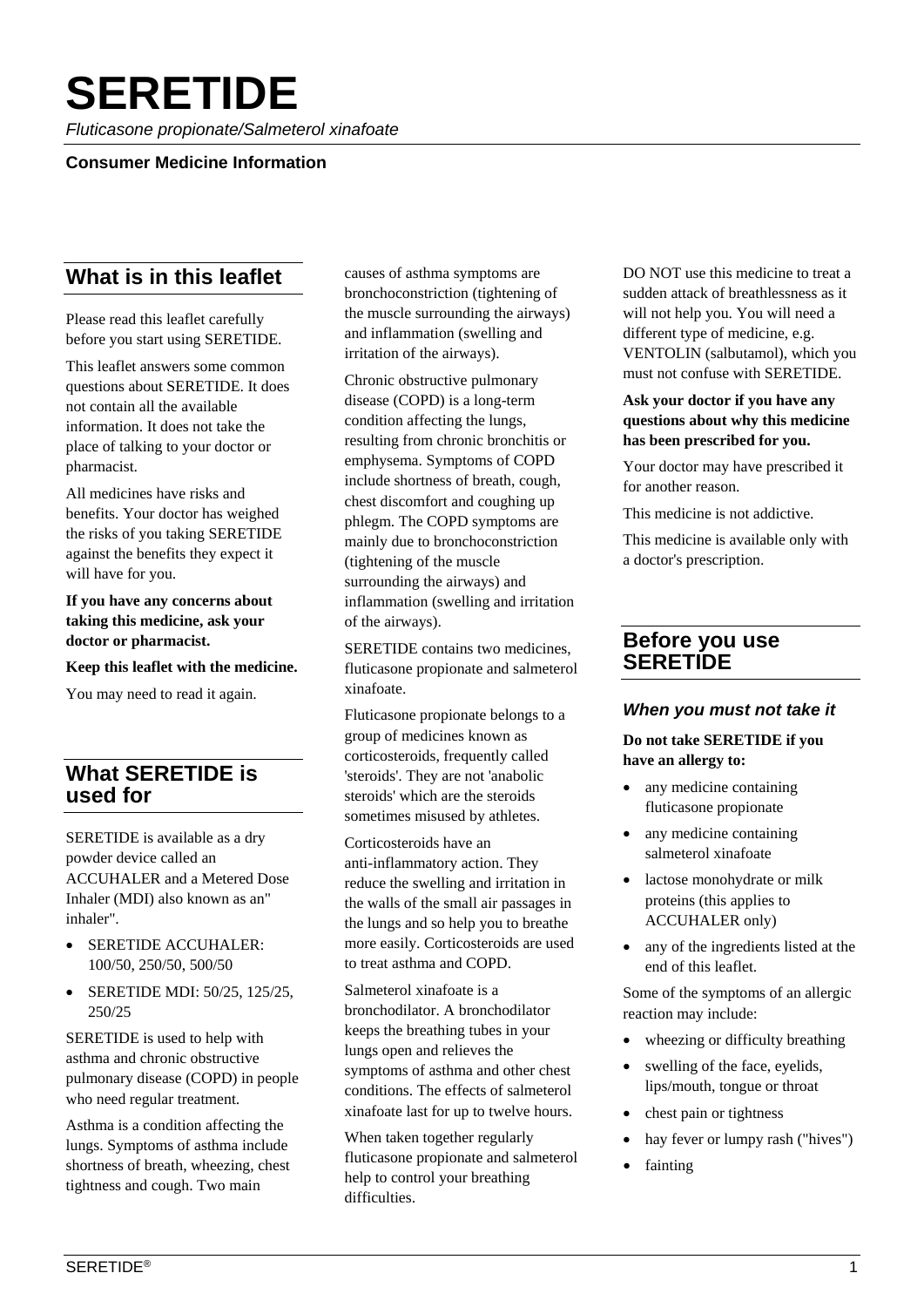#### **Do not take this medicine after the expiry date (EXP) printed on the pack or if the packaging is torn or shows signs of tampering.**

If you use it after the expiry date has passed, it may not work as well.

If it has expired or is damaged, return it to your pharmacist for disposal.

**If you are not sure whether you should start taking this medicine, talk to your doctor.** 

## *Before you start to take it*

**Tell your doctor if you have allergies to any other medicines, foods, preservatives or dyes.** 

#### **Tell your doctor if you have or have had any of the following medical conditions:**

- thrush in your mouth
- tuberculosis
- diabetes
- a thyroid condition
- high blood pressure or a heart problem
- low blood potassium levels

**Tell your doctor if you are taking other steroid medicines by mouth or inhalation** 

**Tell your doctor if you are pregnant or plan to become pregnant or are breast-feeding.** 

Your doctor can discuss with you the risks and benefits involved.

**If you have not told your doctor about any of the above, tell him/her before you start taking SERETIDE.** 

# *Taking other medicines*

**Tell your doctor or pharmacist if you are taking any other medicines, including any that you get without a prescription from your pharmacy, supermarket or health food shop.** 

Some medicines and SERETIDE may interfere with each other. These include:

- Beta-blockers used to treat high blood pressure (hypertension)
- Ketoconazole used to treat fungal infection
- Ritonavir used to treat HIV infection

These medicines may be affected by SERETIDE or may affect how well it works. You may need different amounts of your medicines, or you may need to take different medicines.

Your doctor and pharmacist have more information on medicines to be careful with or avoid while taking this medicine.

If you are taking these medicines, consult your doctor or pharmacist who will advise on what you should do.

# **How to take SERETIDE**

**Follow all directions given to you by your doctor or pharmacist carefully.** 

They may differ from the information contained in this leaflet.

**If you do not understand the instructions on the box, ask your doctor or pharmacist for help.** 

# *How much to take*

It is very important that you use the medicine regularly every day. Do not stop treatment even if you feel better unless told to do so by your doctor.

Do not change your dose unless told to by your doctor.

If you are breathless or wheezing more often than normal, tell your doctor.

# *ACCUHALER*

# **ASTHMA**

#### **Adults and adolescents 12 years and older:**

Your doctor will prescribe 1 of 3 different strengths of SERETIDE ACCUHALER for you, depending on the severity of your condition:

- SERETIDE ACCUHALER 100/50 (100 micrograms of fluticasone propionate and 50 micrograms of salmeterol), or
- SERETIDE ACCUHALER 250/50 (250 micrograms of fluticasone propionate and 50 micrograms of salmeterol), or
- SERETIDE ACCUHALER 500/50 (500 micrograms of fluticasone propionate and 50 micrograms of salmeterol).

The usual dose is one puff from your ACCUHALER twice a day.

#### **Children 4 years and older:**

The usual dose is one puff from your SERETIDE ACCUHALER 100/50 (100 micrograms of fluticasone propionate and 50 micrograms of salmeterol) twice a day.

No information is available on use of SERETIDE ACCUHALER in children under 4 years old.

#### **COPD**

#### **Adults:**

Your doctor will prescribe 1 of 2 different strengths of SERETIDE ACCUHALER for you:

- SERETIDE ACCUHALER 250/50 (250 micrograms of fluticasone propionate and 50 micrograms of salmeterol), or
- SERETIDE ACCUHALER 500/50 (500 micrograms of fluticasone propionate and 50 micrograms of salmeterol).

The usual dose is one puff from your ACCUHALER twice a day.

# *MDI*

#### **ASTHMA**

#### **Adults and adolescents 12 years and older:**

Your doctor will prescribe 1 of 3 different strengths of SERETIDE MDI for you, depending on the severity of your condition:

• SERETIDE MDI 50/25 (50 micrograms of fluticasone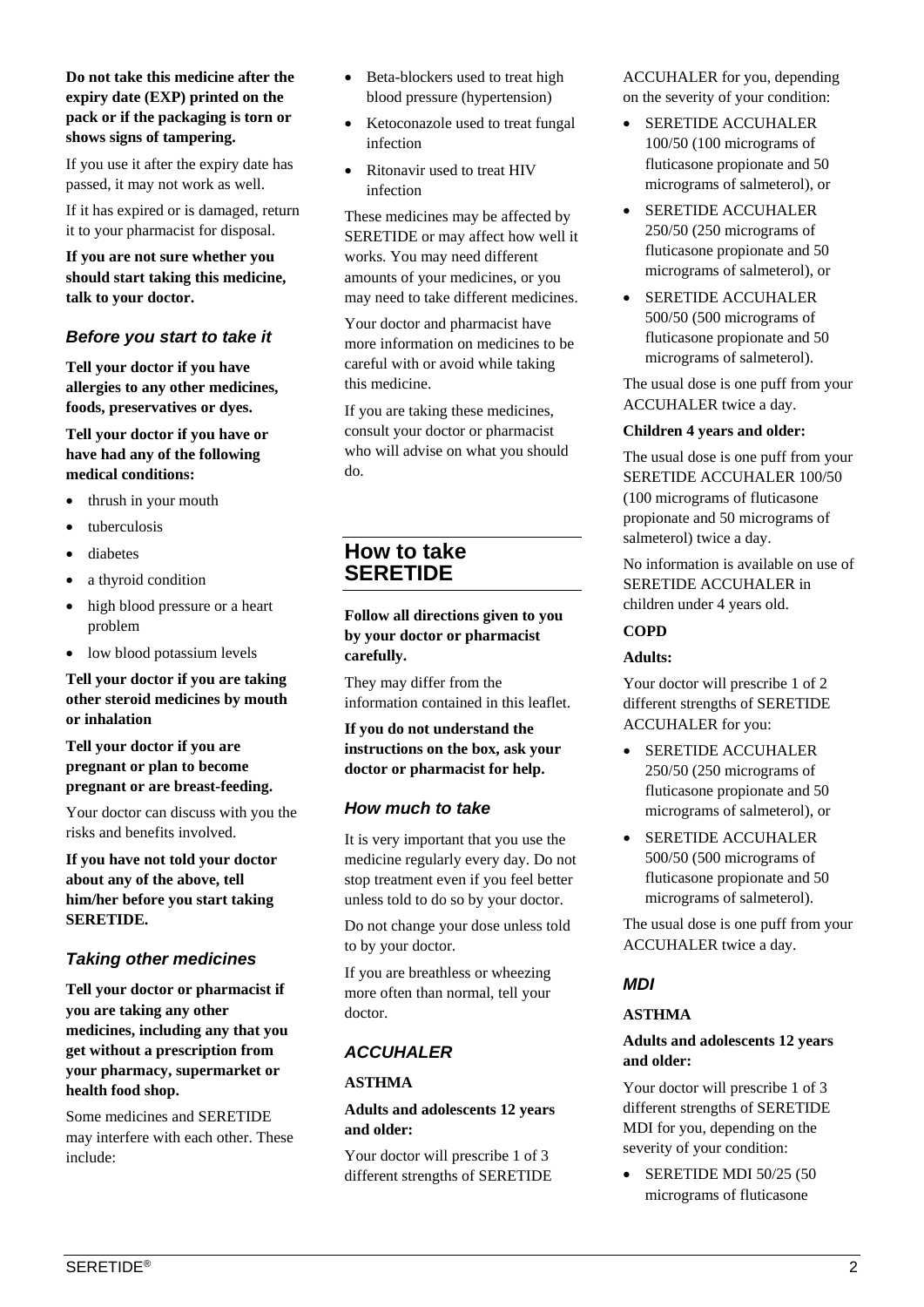propionate and 25 micrograms of salmeterol), or

- SERETIDE MDI 125/25 (125) micrograms of fluticasone propionate and 25 micrograms of salmeterol), or
- SERETIDE MDI 250/25 (250) micrograms of fluticasone propionate and 25 micrograms of salmeterol).

The usual dose is two puffs from your inhaler twice a day.

#### **Children 4 years and older:**

The usual dose is two puffs from your SERETIDE MDI 50/25 (50 micrograms of fluticasone propionate and 25 micrograms of salmeterol) twice a day.

No information is available on use of SERETIDE MDI in children under 4 years old.

#### **COPD**

#### **Adults:**

Your doctor will prescribe 1 of 2 different strengths of SERETIDE MDI for you:

- SERETIDE MDI 125/25 (125) micrograms of fluticasone propionate and 25 micrograms of salmeterol), or
- SERETIDE MDI 250/25 (250) micrograms of fluticasone propionate and 25 micrograms of salmeterol).

The usual dose is two puffs from your inhaler twice a day.

#### *How to take it*

The medicine in SERETIDE should be inhaled into your lungs.

SERETIDE must only be breathed in through the mouth.

#### **The full instructions for using SERETIDE are given on a leaflet inside the pack.**

If you have any difficulties or do not understand the instructions, ask your doctor or pharmacist.

If you find it difficult to use your SERETIDE MDI, talk to your doctor or pharmacist. It may be better for

you to use something called a spacer device. Your doctor or pharmacist will explain what this is and how to use it.

If you change the make of spacer you use this may alter the amount of drug delivered to the lungs. You should let your doctor know if your asthma symptoms worsen.

## *ACCUHALER*

Your SERETIDE ACCUHALER is hygienically protected. It requires no maintenance and no refilling.

#### *MDI*

If your SERETIDE MDI is new and you have not used it before, you should release puffs into the air until the counter reads 120 to make sure that it works.

If your SERETIDE MDI has not been used for one week or more, you should release two puffs into the air before use.

Each time a puff is released the number on the counter will count down by one.

In some cases dropping the inhaler may cause the counter to count down.

Cleaning: Your Inhaler should be cleaned at least once a week as follows:

1. Remove the mouthpiece cover.

2. Do not remove the canister from the plastic casing.

3. Wipe the inside and outside of the mouthpiece and the plastic casing with a dry cloth or tissue.

4. Replace the mouthpiece cover.

DO NOT PUT THE METAL CANISTER INTO WATER.

#### **Use your medicine as your doctor has told you. If you are not sure ask your doctor or pharmacist.**

#### *When to take it*

Your doctor has chosen this medicine to suit you and your condition. SERETIDE is used to help with

asthma and COPD in people who need regular treatment.

It is very important that you use your SERETIDE every day, twice a day. This will help you to keep free of symptoms throughout the day and night.

#### **Take your medicine at about the same time each day.**

Taking it at the same time each day will have the best effect. It will also help you remember when to take it.

It does not matter if you take this medicine before or after food.

# *How long to take it*

**Continue taking your medicine for as long as your doctor tells you.** 

This medicine helps to control your condition, but does not cure it. It is important to keep taking your medicine even if you feel well.

# *If you forget to take it*

If it is almost time for your next dose, skip the dose you missed and use your next dose when you are meant to. Otherwise, use it as soon as you remember, then go back to using it as you would normally.

#### **Do not use a double dose to make up for the dose that you missed.**

If you become wheezy or feel tight in the chest before the next dose is due, use a 'reliever puffer' in the usual way. You should get relief from your 'reliever puffer' within a few minutes.

**If you are not sure what to do, ask your doctor or pharmacist.**

**If you have trouble remembering to take your medicine, ask your pharmacist for some hints.**

# *If you take too much (overdose)*

**Immediately telephone your doctor or the Poisons Information Centre (in Australia telephone 13 11 26 and in New Zealand telephone 0800 POISON or 0800 764 766) for advice, or go to Accident and Emergency at the nearest hospital,**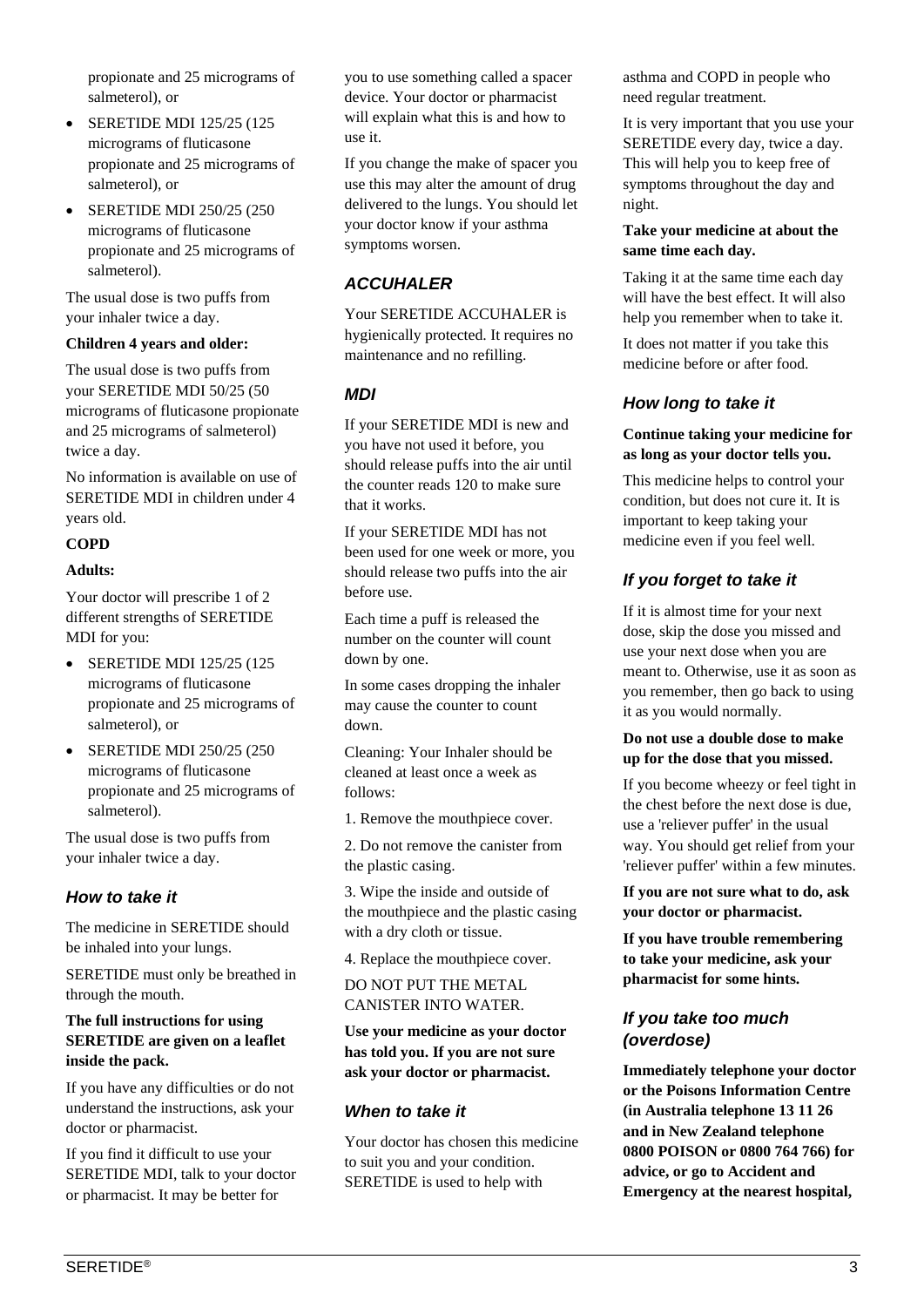#### **if you think that you or anyone else may have taken too much SERETIDE.**

**Do this even if there are no signs of discomfort or poisoning.** 

You may need urgent medical attention.

Keep telephone numbers for these places handy.

Symptoms of an overdose may include:

- rapid heart beat
- increased rate of breathing
- significant muscle tremor
- headache
- increased blood pressure
- increased blood sugar (glucose) levels

**If you are not sure what to do, contact your doctor or pharmacist.** 

# **While you are using SERETIDE**

#### *Things you must do*

**If you are about to be started on any new medicine, remind your doctor and pharmacist that you are taking SERETIDE.** 

**Tell any other doctors, dentists, and pharmacists who treat you that you are taking this medicine.** 

**If you are going to have surgery, tell the surgeon or anaesthetist that you are taking this medicine.** 

It may affect other medicines used during surgery.

It is important that all doctors treating you are aware that you are on inhaled steroids. If your body is stressed by, for example, severe infection, surgical operation, an accident etc, you may need steroid tablets or injections for a time.

**If you become pregnant while taking this medicine, or are trying to become pregnant, tell your doctor immediately.** 

#### **If you are about to have any blood tests, tell your doctor that you are taking this medicine.**

It may interfere with the results of some tests.

**Contact your doctor if you experience a change in your vision.**

**Keep all of your doctor's appointments so that your progress can be checked.** 

**Tell your doctor if, for any reason, you have not used your medicine exactly as prescribed.** 

Otherwise, your doctor may think that it was not effective and change your treatment unnecessarily.

## *Things you must not do*

**Do not take SERETIDE to treat any other complaints unless your doctor tells you to.** 

**Do not give your medicine to anyone else, even if they have the same condition as you, or their symptoms seem similar to yours.** 

**Do not stop taking your medicine or change the dosage without checking with your doctor.** 

If you stop taking it suddenly, your condition may worsen or you may have unwanted side effects. If possible, your doctor will gradually reduce the amount you take each day before stopping the medicine completely.

# *Things to be careful of*

This medicine is not expected to affect your ability to drive a car or operate machinery. It is prudent to be careful driving or operating machinery until you know how SERETIDE affects you.

# **Side effects**

**Tell your doctor or pharmacist as soon as possible if you do not feel well while you are taking SERETIDE, even if you do not think the problems are connected** 

**with the medicine or are not listed in this leaflet.** 

**If your breathing or wheezing gets worse straight after using your ACCUHALER or MDI, stop using it immediately and tell your doctor as soon as possible.** 

This medicine helps most people with asthma and COPD. Most people using this medicine find that it causes no problem, but it may have unwanted side effects in a few people. All medicines can have side effects. Sometimes they are serious, most of the time they are not. You may need medical attention if you get some of the side effects.

**Do not be alarmed by the following lists of side effects. You may not experience any of them.** 

**Ask your doctor or pharmacist to answer any questions you may have.**

Common Side Effects

- soreness in the mouth, throat, or tongue
- hoarseness
- headache
- muscle cramps
- pains in joints
- increase in heart rate

Pneumonia (lung infection) has been reported commonly in patients with COPD.

Uncommon Side Effects

- skin rash
- shortness of breath
- sweating, trembling, feeling nervous or anxious
- bruising
- Eye problems (e.g. cataract, glaucoma)
- sleep disturbances

Rare Side Effects

- swelling of the face, lips, mouth, tongue or throat
- irregular heartbeat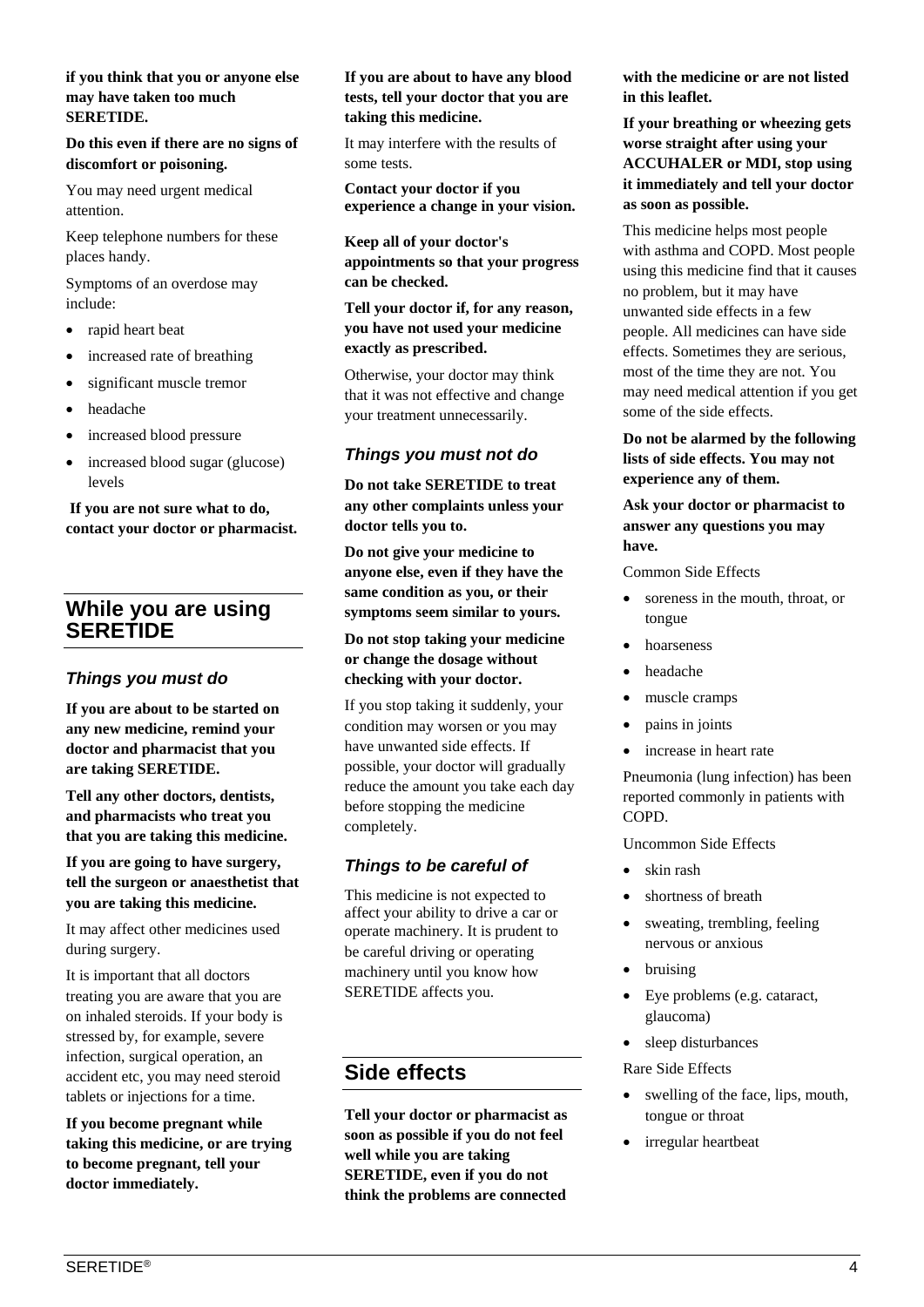- behavioural changes, including unusual activity and irritability (mainly in children).
- Rounded face
- Slowing of growth in children and adolescents
- Soreness in the oesophagus

The above list includes serious side effects that may require medical attention.

**If any of the following happen, tell your doctor immediately or go to Accident and Emergency at your nearest hospital, as you may be having an allergic reaction:** 

- wheezing or difficulty breathing
- swelling of the face, eyelids, lips/mouth, tongue or throat
- chest pain or tightness
- hay fever or lumpy rash ("hives")
- fainting

#### **The above list includes very serious side effects. You may need urgent medical attention or hospitalisation.**

Some side effects, for example changes in blood sugar (glucose) level, blood pressure or loss of bone density can only be found when your doctor does tests from time to time to check your progress.

Taking high doses of steroids for a long time could affect the adrenal glands, which make the body's own steroid. Your doctor may do tests to check how the adrenal glands are working.

Your doctor will be able to answer any questions you may have.

**If you have any side effects, tell your doctor or pharmacist. This includes any possible side effects not listed in this leaflet.**

# **After using SERETIDE**

# *Rinse mouth after use*

Some people find that their mouth, throat or tongue becomes sore or that their voice becomes hoarse after inhaling this medicine. It may be helpful to rinse your mouth with water and spit it out after using your SERETIDE. Tell your doctor but do not stop treatment unless told to do so.

# *Storage*

#### **Keep your SERETIDE in a dry place where the temperature stays below 30°C, away from direct heat or sunlight.**

Do not store SERETIDE or any other medicine in the bathroom or near a sink. Do not leave it on a window sill or in the car. Heat and dampness can destroy some medicines.

If your SERETIDE MDI becomes very cold, it may not work properly. Keep your Inhaler away from frost.

**WARNING: The SERETIDE MDI metal can is pressurised. Do not burn it or puncture it, even when it is empty. Keep it where children cannot reach it.** 

A locked cupboard at least one-anda-half metres above the ground is a good place to store medicines.

# *Disposal*

**If your doctor tells you to stop taking this medicine or the expiry date has passed, ask your pharmacist what to do with any medicine that is left over.** 

# **Product description**

# *What it looks like*

# *ACCUHALER*

SERETIDE ACCUHALER is a moulded plastic inhaler device containing a foil strip with 28 or 60 blisters.

Each blister contains 100 or 250 or 500 micrograms of the active ingredient fluticasone propionate. The amount depends on which

strength of SERETIDE you have been given.

Each blister also contains 50 micrograms of the active ingredient salmeterol.

Each different strength of SERETIDE is represented by a different shade of purple on the carton and ACCUHALER labels.

Each blister also contains lactose monohydrate as a carrier.

The blisters protect the powder for inhalation from the effects of the atmosphere.

The ACCUHALER device has a dose counter which tells you the number of doses remaining. It counts down from 28 or 60 to 0. The numbers appear in red when the last five doses have been reached.

Never use your ACCUHALER if the dose counter reads 0. When the counter shows 0 your ACCUHALER is empty and should be disposed of.

# *MDI*

SERETIDE MDI consists of a plastic casing which contains a small metal canister. The casing has a mouthpiece which is covered by a cap.

Each canister contains 28 or 120 doses of the medicine.

Each dose contains 50 or 125 or 250 micrograms of the active ingredient fluticasone propionate.

Each dose also contains 25 micrograms of active ingredient salmeterol. The amount depends on which strength of SERETIDE you have been given.

The canister has a counter attached to show how many puffs of medicine you have left. The number of puffs left will show through a window in the back of the plastic casing. Each time the canister is pressed a dose of the medicine is released and the counter will count down by one.

You should consider getting a replacement when the counter shows the number 020.